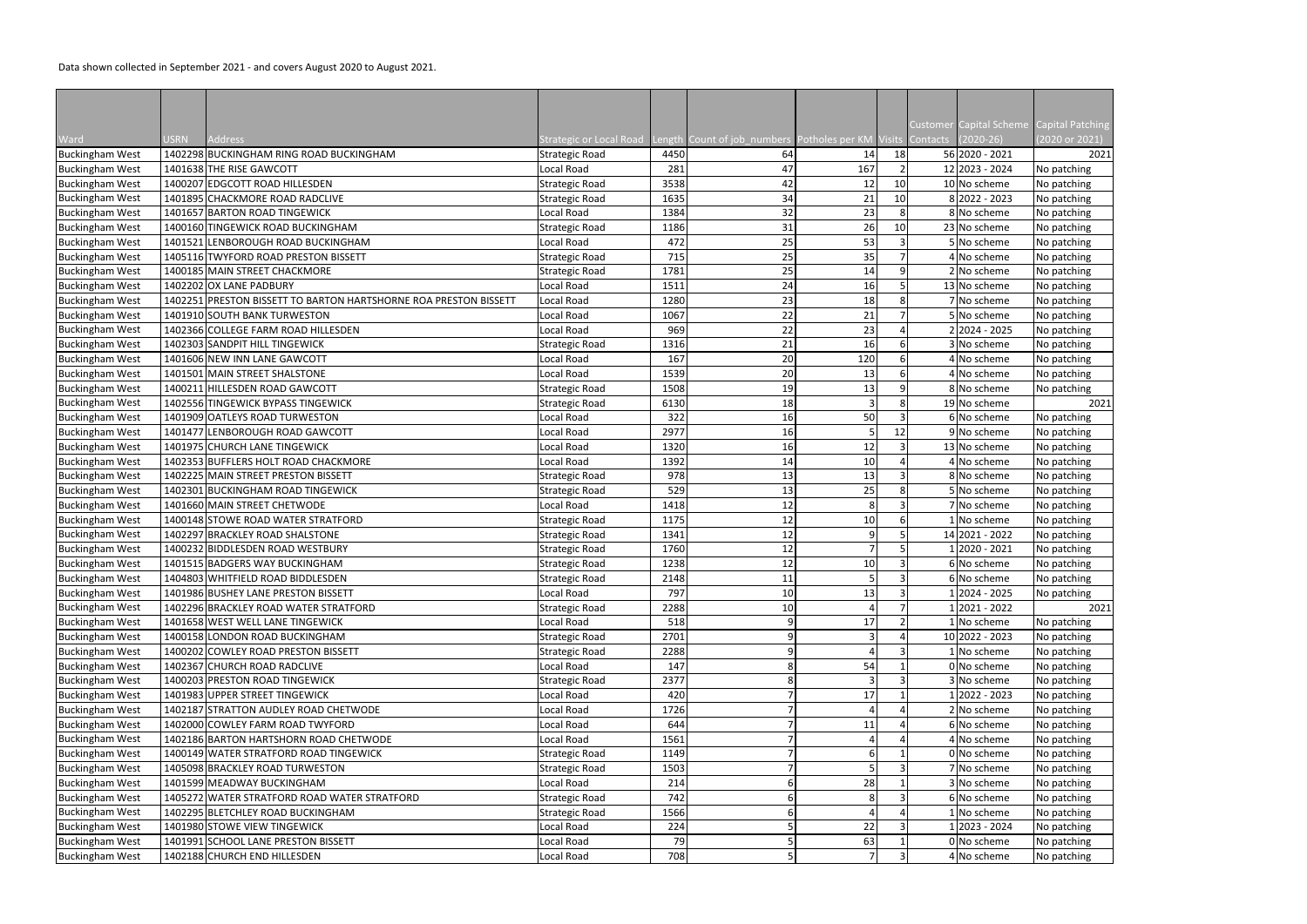| <b>Buckingham West</b> | 1401907 CHAPEL LANE TURWESTON                 | Local Road            | 163  |   | 31                      |  | 0 No scheme   | No patching |
|------------------------|-----------------------------------------------|-----------------------|------|---|-------------------------|--|---------------|-------------|
| <b>Buckingham West</b> | 1400162 STATION ROAD BUCKINGHAM               | <b>Strategic Road</b> | 192  |   | 26                      |  | 4 No scheme   | No patching |
| <b>Buckingham West</b> | 1400065 MAIN STREET TINGEWICK                 | <b>Strategic Road</b> | 1340 |   |                         |  | 9 No scheme   | No patching |
| <b>Buckingham West</b> | 1400234 FULWELL ROAD WESTBURY                 | Strategic Road        | 1721 |   | $\overline{\mathbf{z}}$ |  | 0 No scheme   | No patching |
| <b>Buckingham West</b> | 1401648 WESTFIELDS BUCKINGHAM                 | Local Road            | 507  |   | 8                       |  | 5 2021 - 2022 | No patching |
| <b>Buckingham West</b> | 1401626 SANDHURST DRIVE BUCKINGHAM            | Local Road            | 98   |   | 41                      |  | 3 No scheme   | No patching |
| <b>Buckingham West</b> | 1401894 RADCLIVE ROAD GAWCOTT                 | Local Road            | 1628 |   | $\mathcal{P}$           |  | 4 No scheme   | No patching |
| <b>Buckingham West</b> | 1405022 LEYS LANE PRESTON BISSETT             | Local Road            | 105  |   | 38                      |  | 1 No scheme   | No patching |
| <b>Buckingham West</b> | 1401661 CHETWODE GRANGE ROAD CHETWODE         | Local Road            | 936  |   | $\Delta$                |  | 4 No scheme   | No patching |
| <b>Buckingham West</b> | 1401514 BACK STREET GAWCOTT                   | Local Road            | 157  |   | 25                      |  | 0 No scheme   | No patching |
| <b>Buckingham West</b> | 1401893 MAIN STREET RADCLIVE                  | <b>Strategic Road</b> | 795  |   |                         |  | 2 2022 - 2023 | No patching |
| <b>Buckingham West</b> | 1400208 GAWCOTT ROAD BUCKINGHAM               | <b>Strategic Road</b> | 1152 |   |                         |  | 6 No scheme   | No patching |
| <b>Buckingham West</b> | 1402365 FINMERE ROAD WESTBURY                 | <b>Strategic Road</b> | 1133 |   |                         |  | 0 No scheme   | No patching |
| <b>Buckingham West</b> | 1405099 BUCKINGHAM ROAD WESTBURY              | Strategic Road        | 1299 |   |                         |  | 12021 - 2022  | No patching |
| <b>Buckingham West</b> | 1400206 BUCKINGHAM ROAD GAWCOTT               | Strategic Road        | 752  |   |                         |  | 2 No scheme   | No patching |
| <b>Buckingham West</b> | 1400068 BRACKLEY ROAD WESTBURY                | <b>Strategic Road</b> | 1360 |   | $\overline{3}$          |  | 2 No scheme   | No patching |
| <b>Buckingham West</b> | 1401984 WEST WELL CLOSE TINGEWICK             | Local Road            | 56   |   | 54                      |  | 0 No scheme   | No patching |
| <b>Buckingham West</b> | 1401499 ORCHARD PLACE WESTBURY                | Local Road            | 305  |   | 10                      |  | 1 No scheme   | No patching |
| <b>Buckingham West</b> | 1401993 HILLESDEN HAMLET HILLESDEN            | Local Road            | 296  |   | 10                      |  | LNo scheme    | No patching |
| <b>Buckingham West</b> | 1402372 BUCKINGHAM RING ROAD EAST BUCKINGHAM  | Strategic Road        | 1181 |   | $\overline{3}$          |  | 5 2020 - 2021 | 2021        |
| <b>Buckingham West</b> | 1401500 WOOD GREEN SHALSTONE                  | Local Road            | 1493 |   |                         |  | 1 No scheme   | No patching |
| <b>Buckingham West</b> | 1404940 THE GREEN TURWESTON                   | Local Road            | 119  |   | 17                      |  | 0 No scheme   | No patching |
| <b>Buckingham West</b> | 1401988 THE ELMS PRESTON BISSETT              | Local Road            | 56   |   | 36                      |  | 1 No scheme   | No patching |
| <b>Buckingham West</b> | 1401908 MAIN STREET TURWESTON                 | Local Road            | 669  |   | $\overline{3}$          |  | No scheme!    | No patching |
| <b>Buckingham West</b> | 1401534 CHANDOS CLOSE BUCKINGHAM              | Local Road            | 163  |   | 12                      |  | 2 No scheme   | No patching |
| <b>Buckingham West</b> | 1401519 BEAVER CLOSE BUCKINGHAM               | Local Road            | 49   |   | 41                      |  | 0 No scheme   | No patching |
| <b>Buckingham West</b> | 1405100 BUCKINGHAM ROAD RADCLIVE              | Strategic Road        | 1774 |   |                         |  | 0 No scheme   | No patching |
| <b>Buckingham West</b> | 1402185 WATERGATE FARM LANE BARTON HARTSHORN  | Local Road            | 620  |   |                         |  | LNo scheme    | No patching |
| <b>Buckingham West</b> | 1401966 THE MALTINGS CHACKMORE                | Local Road            | 238  |   |                         |  | 0 No scheme   | No patching |
| <b>Buckingham West</b> | 1401659 PRESTON BISSETT ROAD CHETWODE         | Local Road            | 1511 |   |                         |  | 1 No scheme   | No patching |
| <b>Buckingham West</b> | 1401620 PLOVER CLOSE BUCKINGHAM               | Local Road            | 123  |   | 8                       |  | 1 No scheme   | No patching |
| <b>Buckingham West</b> | 1401978 NEW STREET TINGEWICK                  | Local Road            | 183  |   |                         |  | 2 No scheme   | No patching |
| <b>Buckingham West</b> | 1402363 MANOR FARM ROAD BARTON HARTSHORN      | Local Road            | 1868 |   |                         |  | No scheme     | No patching |
| <b>Buckingham West</b> | 1401586 MANOR FARM LANE GAWCOTT               | Local Road            | 256  |   |                         |  | 1 No scheme   | No patching |
| <b>Buckingham West</b> | 1401589 LIME AVENUE BUCKINGHAM                | Local Road            | 350  |   |                         |  | 2 No scheme   | No patching |
| <b>Buckingham West</b> | 1401992 JUBILEE FARM ROAD HILLESDEN           | Local Road            | 1205 |   |                         |  | 2 2024 - 2025 | No patching |
| <b>Buckingham West</b> | 1402020 HILLESDEN ROAD UNCLASSIFIED HILLESDEN | Local Road            | 523  |   |                         |  | 1 No scheme   | No patching |
| <b>Buckingham West</b> | 1401567 GREAT SLADE BUCKINGHAM                | Local Road            | 230  |   |                         |  | 1 No scheme   | No patching |
| <b>Buckingham West</b> | 1401562 FOX WAY BUCKINGHAM                    | Local Road            | 152  |   |                         |  | 1 No scheme   | No patching |
| <b>Buckingham West</b> | 1401906 DOCTORS SPINNEY WESTBURY              | Local Road            | 318  |   | 3                       |  | 0 No scheme   | No patching |
| <b>Buckingham West</b> | 1401538 CHURCH STREET GAWCOTT                 | Local Road            | 205  |   |                         |  | 1 No scheme   | No patching |
| <b>Buckingham West</b> | 1401974 BUCKINGHAM STREET TINGEWICK           | Local Road            | 161  |   |                         |  | 3 2023 - 2024 | No patching |
| <b>Buckingham West</b> | 1401525 BOURTONVILLE BUCKINGHAM               | Local Road            | 301  |   |                         |  | 0 No scheme   | No patching |
| <b>Buckingham West</b> | 1402279 TINGEWICK ROAD RADCLIVE               | Strategic Road        | 909  |   |                         |  | 7 No scheme   | No patching |
| <b>Buckingham West</b> | 1405273 GAWCOTT ROAD TINGEWICK                | <b>Strategic Road</b> | 895  |   |                         |  | 2 No scheme   | No patching |
| <b>Buckingham West</b> | 1400161 CHANDOS ROAD BUCKINGHAM               | Strategic Road        | 511  |   |                         |  | 0 No scheme   | No patching |
| <b>Buckingham West</b> | 1401524 BOURTON ROAD BUCKINGHAM               | Strategic Road        | 1458 |   |                         |  | 12 No scheme  | No patching |
| <b>Buckingham West</b> | 1401639 TOP ANGEL BUCKINGHAM                  | Local Road            | 243  |   | $\Omega$                |  | 1 No scheme   | No patching |
| <b>Buckingham West</b> | 1401990 POUND LANE PRESTON BISSETT            | Local Road            | 591  |   |                         |  | 4 No scheme   | No patching |
| <b>Buckingham West</b> | 1401613 OTTERS BROOK BUCKINGHAM               | Local Road            | 204  |   | $\Omega$                |  | 1 No scheme   | No patching |
| <b>Buckingham West</b> | 1405207 OSIER WAY GAWCOTT WITH LENBOROUGH     | Local Road            | 862  |   |                         |  | 3 No scheme   | 2021        |
| <b>Buckingham West</b> | 1401498 MILL LANE WESTBURY                    | Local Road            | 386  |   | $\Omega$                |  | 2 No scheme   | No patching |
| <b>Buckingham West</b> | 1400215 MAIN STREET SOUTH GAWCOTT             | Local Road            | 708  |   | $\Omega$                |  | 1 No scheme   | No patching |
| <b>Buckingham West</b> | 1401550 DOVE CLOSE BUCKINGHAM                 | Local Road            | 58   |   |                         |  | 1 No scheme   | No patching |
| <b>Buckingham West</b> | 1401518 BATH LANE BUCKINGHAM                  | Local Road            | 362  | 0 | $\mathbf 0$             |  | 1 No scheme   | No patching |